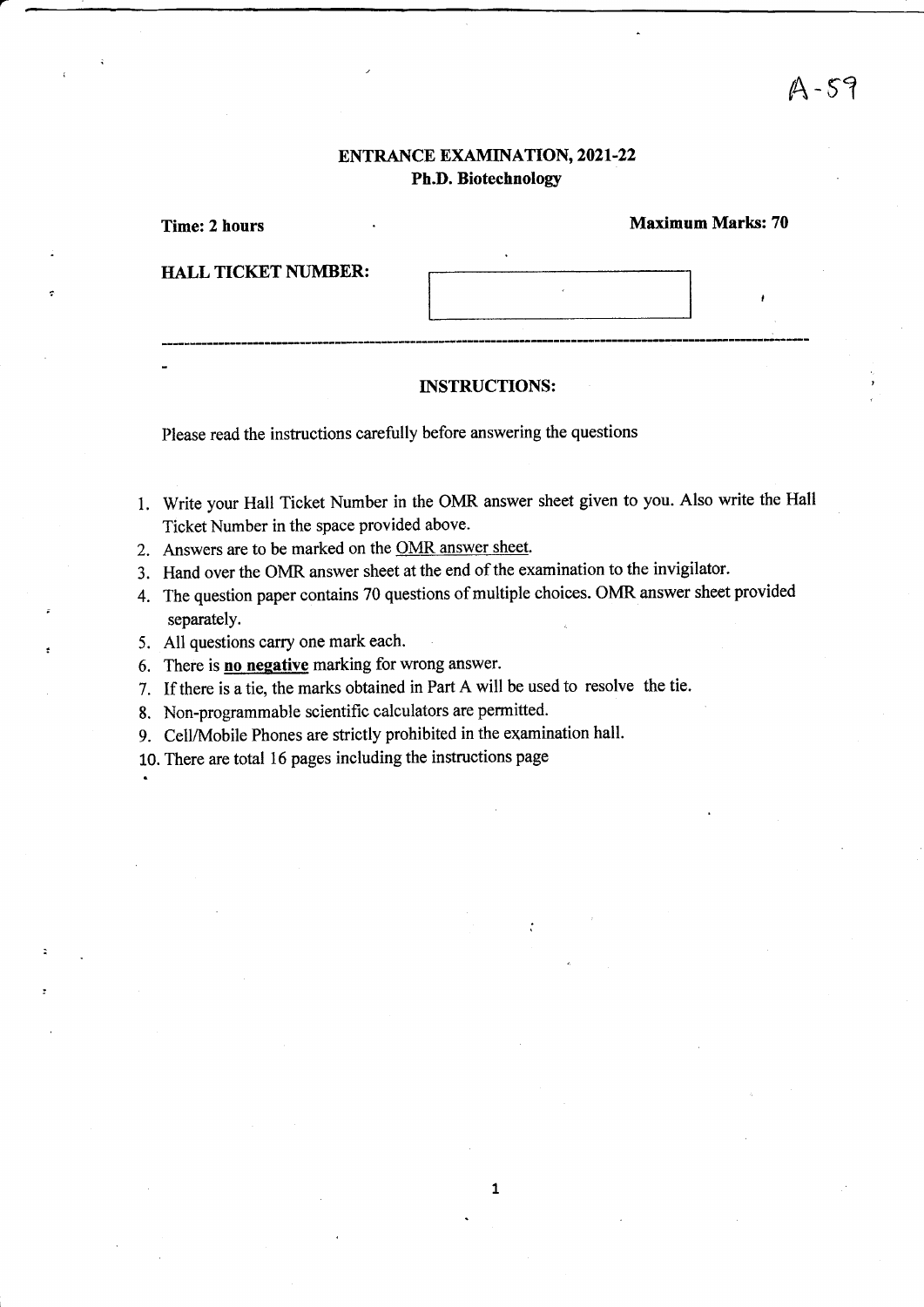

a-



If the length of the chord PQ =  $4\sqrt{2}$ , what is the circumference of the circle with center O? A. 8

- 
- B.  $4\pi$
- C.  $8\pi$
- D.  $8\pi\sqrt{2}$
- Q2. A ladder is placed against the wall making an angle of 60 degree from the ground. If the foot of the ladder is 3.5 meter away from the wall, what is the length of the ladder? A. 3.5 <sup>m</sup>
	-
	- B. 4.95 m
	- C. 1.75 m
	- D. 7m

Q3' Rahul is older than Vikas, Vikas is older than Priya. Priya is younger than Rahul and Sudeep is older than Rahul. Arrange all four in an order from oldest to youngest.<br>I. Rahul

- 
- il. Vikas
- III. Priya
- IV. Sudeep
- A. III, IV, II, I
- B. IV,I, III, II
- c. IV,I, il, III
- D. II, III, IV, I

Q4. An iron sphere with a mass of 200.0 ( $\pm$ 10.0) g occupies volume of 25.0 ( $\pm$ 5.0) cm<sup>3</sup>. The density of the block (with appropriate error) is

A.  $8 (+2.6)$ B.  $8 (+2.0)$  $C. 8 (\pm 1.9)$ D.  $8 (+1.7)$ 

 $\overline{2}$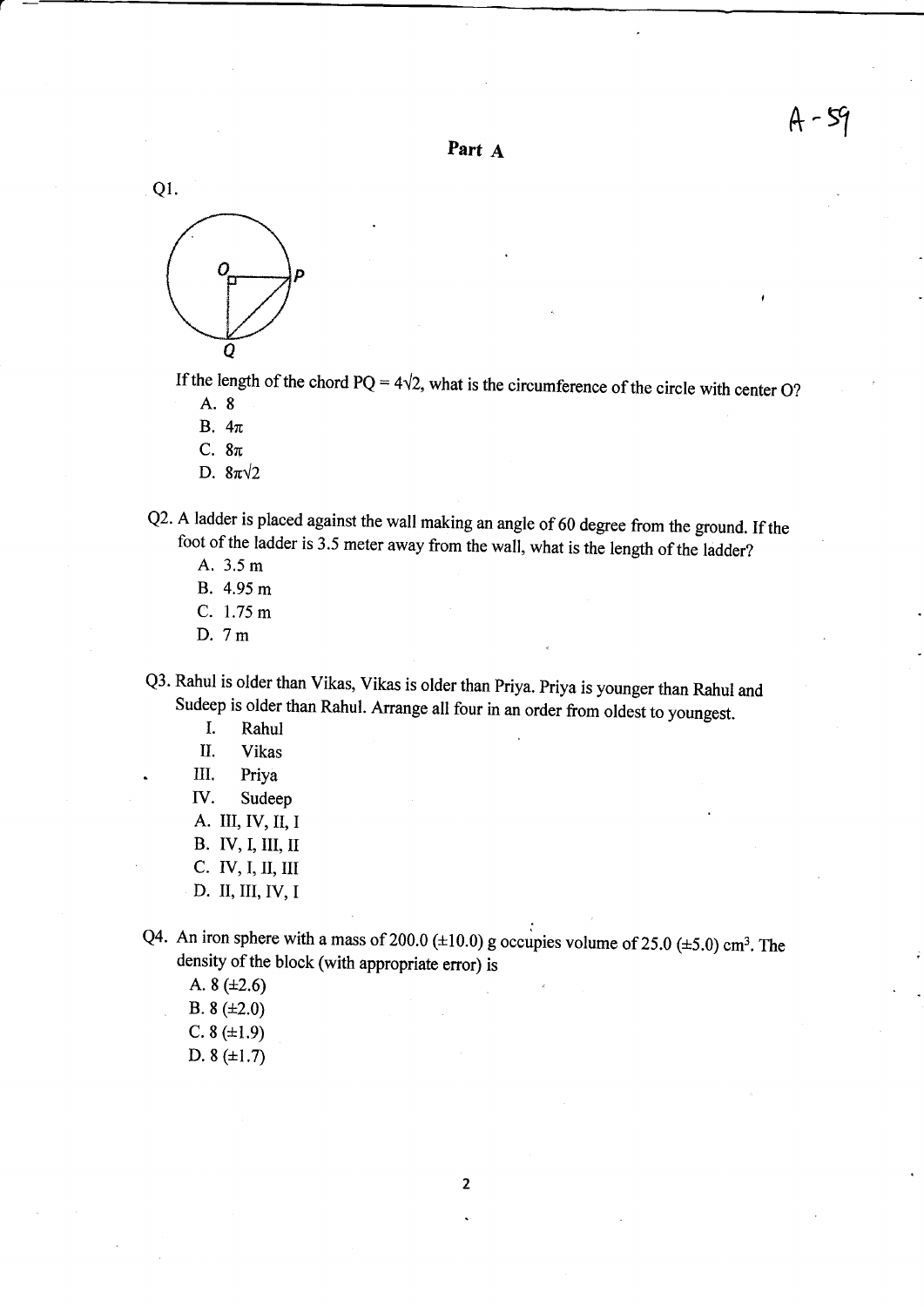$A - 59$ 



Line r is a straight line as shown above. Which of the following points lies on line  $r$ ?

- A. (7,3)
- B. (9,2)
- c. (9,3)
- D. (10,2)
- Q6.A number is chosen randomly from a series of numbers I to 50. What is the probability that the number is a multiple of 4 or 72
	- A. 19/50
	- B. 9/25
	- $C. 1/3$
	- D. 6/2s
- Q7. A researcher is working on cancer cells. As the cancer progresses, he is trying to identify the various rearrangements occurring in genome like translocation, deletion, duplication etc. Which among the following would be most appropriate?

A. RAPD

- B. Microarray
- C. Multi-colour FISH
- D. Flow cytometry

Q8. Which of the following is a correct statement?

- A. TA cloning vectors are double stranded circular DNA molecules that are suitable to clone PCR products with A overhangs
- B. TA cloning vectors are double stranded circular DNA molecules that are suitable to clone PCR products with T overhangs
- C. TA cloning vectors are double stranded linear DNA molecules that are suitable to clone PCR products with A overhangs
- D. TA cloning vectors are double stranded linear DNA molecules that are suitable to clone PCR products with T overhangs
- Q9. In a nitrocellulose filter binding assay, which of the following form of DNA is **NOT** retained on the filter?
	- A. Linear single strand DNA
	- B. Double strand DNA with blunt ends
	- C. Double stranded DNA with overhangs
	- D. Nicked circular DNA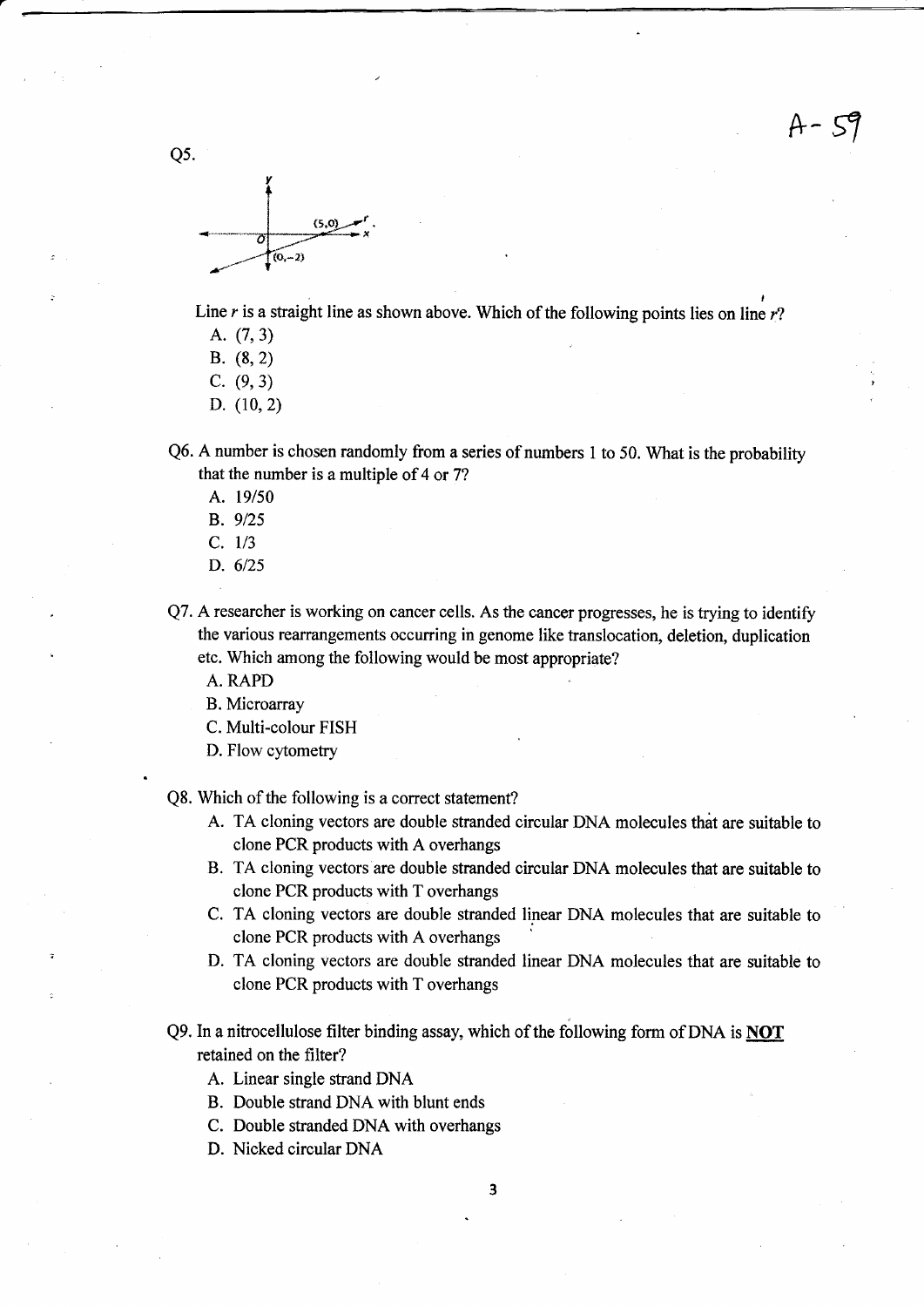Q10. Choose the oorrect order:

l. Searching homologous sequence in dsDNA

 $A - 59$ 

- 2. Binding to ssDNA regions
- 3. Helical nucleoprotein formation
- 4. Strand exchange
- A. 1,2,3,4
- 8.3,L,2,4
- c.2,3,1,4
- D. 1,3,2,4

Q11. Match the viruses with the diseases they cause:<br>I. Enterovirus 1. Haemorrhagi

- 1. Haemorrhagic fever
	- II. Flavivirus 2. Measles<br>III Morbillivirus 3. SARS
		-
	- III. Morbillivirus 3. SARS<br>IV Reta coronavirus 4. Polio IV. Beta coronavirus

Which of the pairs are correctly matched?

| IV |
|----|
| 3  |
| 2  |
| 3  |
| 4  |
|    |

Q12. Visuat information is received by

A. Frontal lobe

B. Parietal lobe

- C. Occipital lobe
- D. Temporal lobe

Q13. How many disulphide bridges are present between chain A and B of human insulin?

- A. One
- B. Two
- C. Three
- D. Four
- Q14. The following type of immune cells rest in the bone marow and provide long lasting immunity against systemic pathogens

 $\ddot{\cdot}$ 

 $\ddot{\phantom{0}}$ 

- A. NK-cells
- B. HistiocYtes

C. B cells

D. Memory T-cells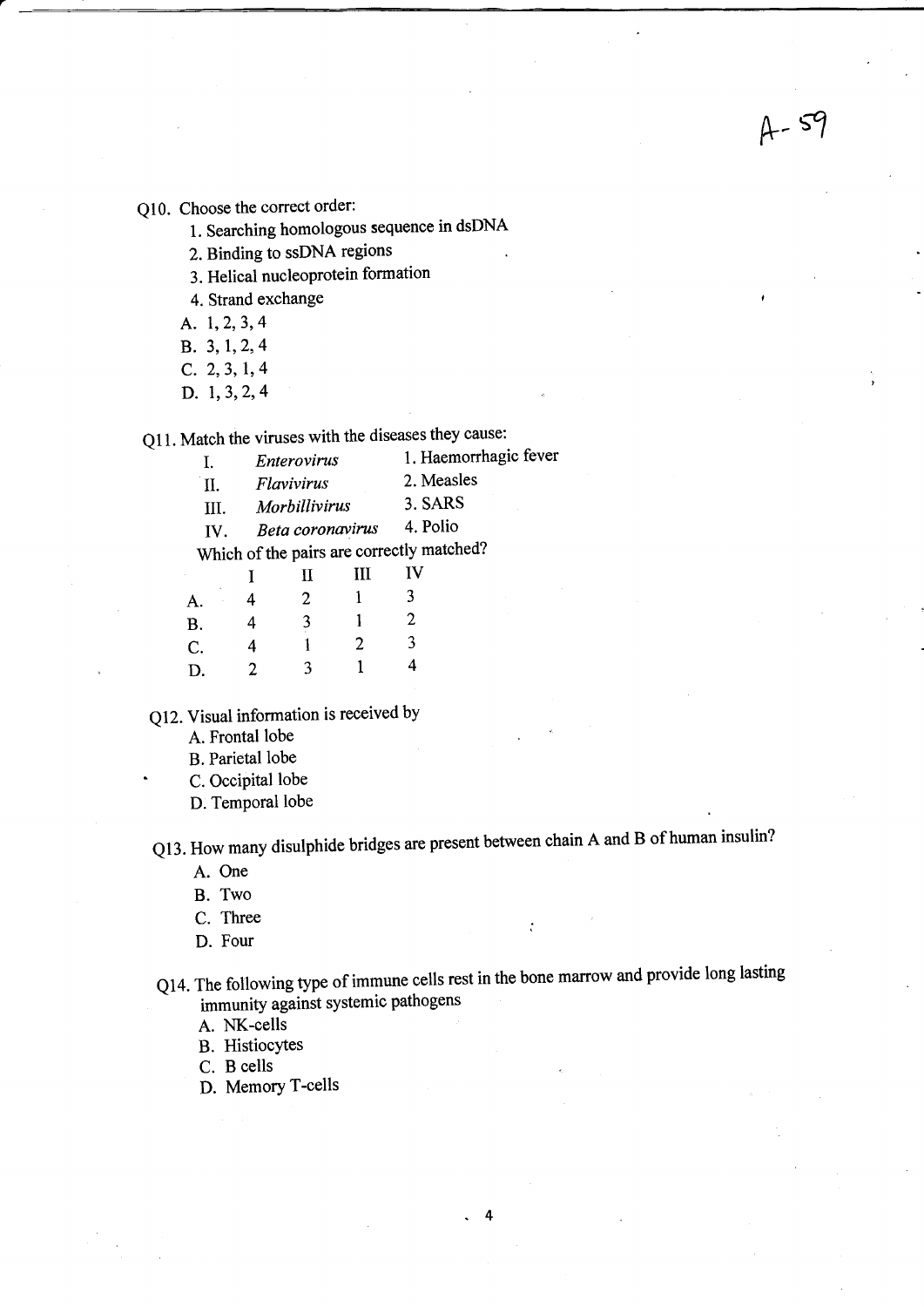$A - 59$ 

- Ql5. A student wants to estimate the concentration of glycerol in an aqueous solution of glycerol. which among the following would be the simplest approach?
	- A. UV absorption spectroscopy
	- B. Gas chromatography.
	- C.pH measurement
	- D. Viscosity measurement

Ql6. Degrees of freedom for water at its triple point is

- A.0
- B. I
- c.3
- D.9

Q17. which of the following covalent bonds exist in the structure of ATp?

- A. N-glycosidic, thioester, phosphodiester
- B. Phosphoanhydride, phosphomonoester, N-glycosidic bond
- C. Ester, ether, phosphoanhydride bond
- D. Ether, thioester, phosphomonoester bond

Ql8. NCBI uses the following sequence retrieval tool:

- A. Seqln
- B. STAG
- C. ENTREZ
- D. Text search

Q19. Which of the following is not a chromophore?.

- A.  $-NH_2$ <br>B.  $-NO$
- B. NO<br>C. NO
- $-NO<sub>2</sub>$
- D.  $-N=N$ -

Q20. Consider the following pairs of names of the scientists and their related field of discovery/invention.

| I. Karry Mullis                           | 1. Protein      |
|-------------------------------------------|-----------------|
| II. Linus Pauling                         | 2. Gene editing |
| III. Alexander Fleming                    | 3. PCR          |
| IV. Jennifer Doudna                       | 4. Antibiotics  |
| Which of the pairs are correctly matched? |                 |

- I II III IV
- A. 3 1 4 2 **B.** 2 3 1  $\overline{4}$ C. 1 4 3  $\overline{2}$
- D. 2 4  $\mathbf{1}$  $\overline{3}$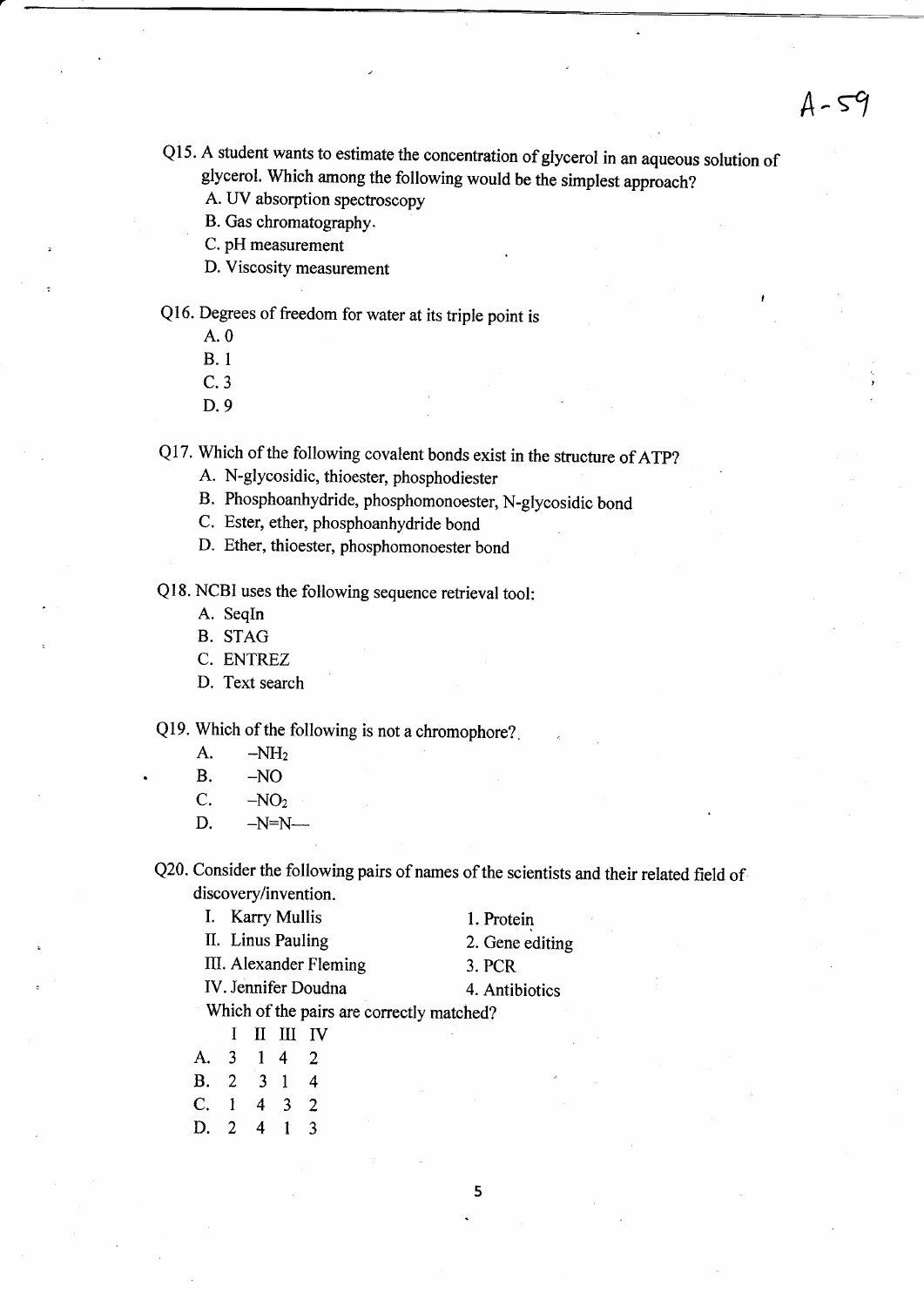$A - 59$ 

Q21. In a single letter amino acid code, the letter B represents the presence of

- A. either glutamic acid or aspartic acid
- B. either glutamic acid orglutamine
- C. either aspartic acid or asparagine
- D. either glutamine or asparagine

Q22. A hydrophobic protein can be purified using one of the following chromatographic material:

- A. Hydroxyapatite
- B. Phosphocellulose
- C. Phenyl sepharose
- D. Ni-NTA

Q23. During the fermentation process, the microbe that converts pyruvate to butyric acid is

A. Saccharomyces

B. Lactobacillus

C. Propionibacterium

D. Clostridium

Q24. Match the cleavage reagents of Group I with their primary recognition point in Group II

|           | <b>Group I</b> |                  |   |    | <b>Group II</b>  |
|-----------|----------------|------------------|---|----|------------------|
| I.        | Trypsin        |                  |   |    | 1. Tyrosine      |
| Π.        |                | Chymotrypsin     |   |    | 2. Methionine    |
| Ш.        |                | V8 protease      |   |    | 3. Arginine      |
| IV.       |                | Cyanogen bromide |   |    | 4. Glutamic acid |
|           |                |                  | Ш | IV |                  |
| A.        | 2              | 3                | 4 |    | k.               |
| <b>B.</b> | 2              |                  | 4 | 3  |                  |
| C.        | 3              |                  | 4 | 2  |                  |
| D.        | 4              |                  | 2 |    |                  |

Q25. Which of the following is NOT the DNA polymorphism?

A. Single nucleotide variant

B. DNA methylation

C. Tandem repeats

D. Microsatellites

Q26. Which of the following is the correct order according to the hydrophobicity of the amino acids?

A.  $Tyr > Ala > Asp > Val$ 

B. Tyr > Val > Ala > Asp

C. Val > Ala > Tyr > Asp

D.  $Val > Try > Ala > Asp$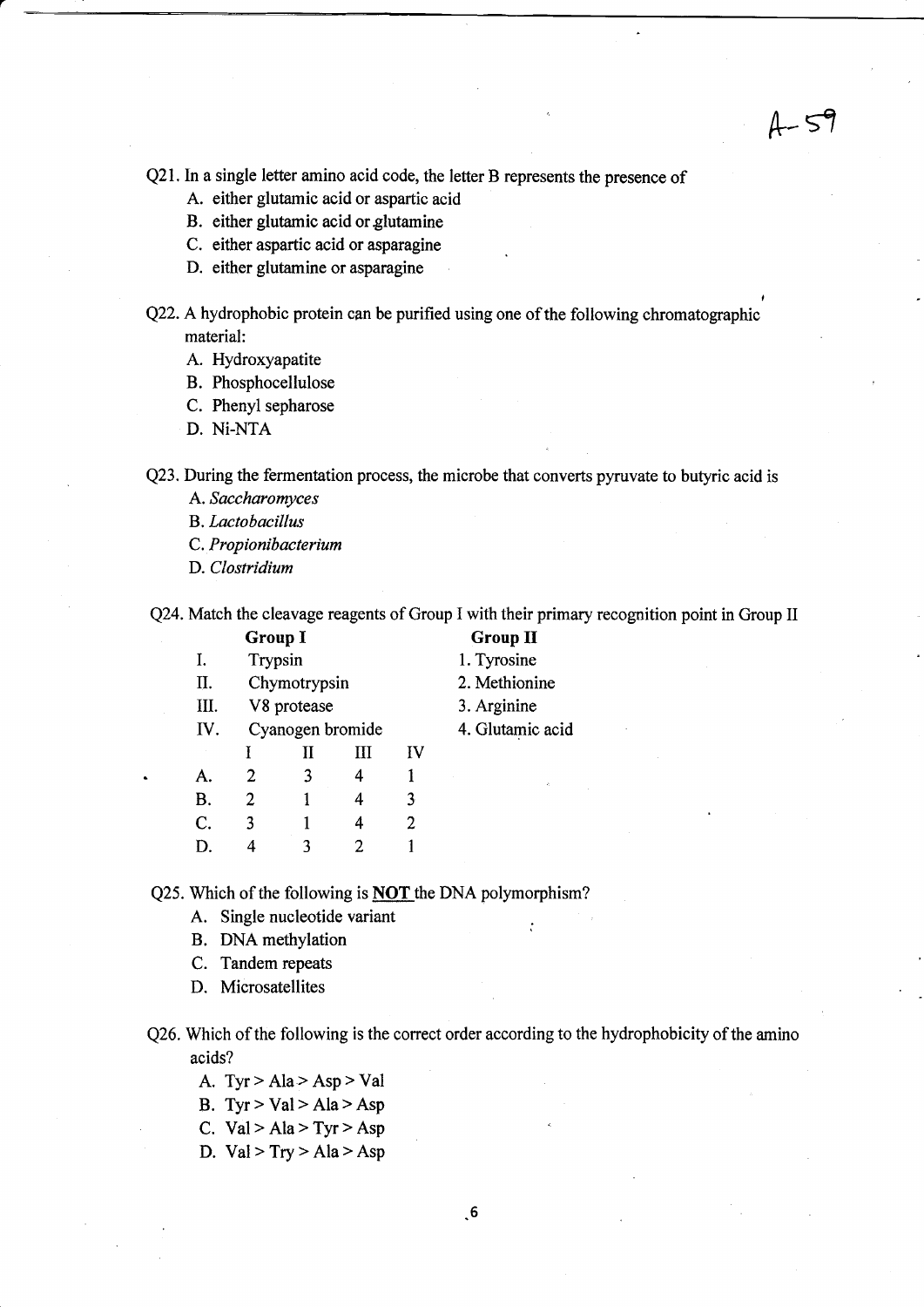r

- Q27. A student found out that, in his experiment, glutamic acid of protein A is converted to glutamine to make protein B. How did he resolve the two proteins?
	- A. Pulse field electrophoresis

B. SDS-PAGE

C. Isoelectric focussing

- D. Gel filtration
- Q28. A census on college students indicated that their IQ values show a normal distribution with  $\mu(IQ)=100$  and  $\sigma(IQ)=10$  [where  $\mu(IQ)$  and  $\sigma(IQ)$  are the population mean and standard deviation of IQ values]. What is the z-score of a student whose IQ is 120?
	- A. 3.0
	- B. -3.0
	- c. 2.0
	- D. -2.0

Q29. Match the following:

- I. Vibrational spectroscopy I UV-Visible
- U. Electronic transition 2 Microwave

III. Rotational spectroscopy - 3 Radiofrequency

| IV. |  | Nuclear magnetic resonance - |           |  |
|-----|--|------------------------------|-----------|--|
|     |  | Ш                            | <b>IV</b> |  |

| Α.          | $\mathfrak{Z}$ |   | 4                     | $\overline{2}$ |
|-------------|----------------|---|-----------------------|----------------|
| <b>B.</b>   | 3              | 4 |                       | $\mathbf{2}$   |
| $C_{\cdot}$ | 4              | 3 | $\mathbf{2}^{\prime}$ | 1              |
| D.          | 4              |   | $\overline{2}$        | 3 <sup>7</sup> |

- 
- 
- 
- 4 Infrared

. Q30. Which of the following oligos is used as the first primer in reverse transcriptase PCR for eukaryotic RNA?

 $\overline{7}$ 

- A. Oligo dA
- B. Oligo dC
- C. Oligo dG
- D. Oligo dT

 $Q31$ . Which of the organelle(s) is (are) involved in phospholipid synthesis?

- I. Smooth Endoplasmic Reticulum
- II. Cytoplasm
- III. Mitochondria
- IV. Nucleus

Pick the right answer

- A. I and II
- B. Only I
- C. II and III
- D. III and IV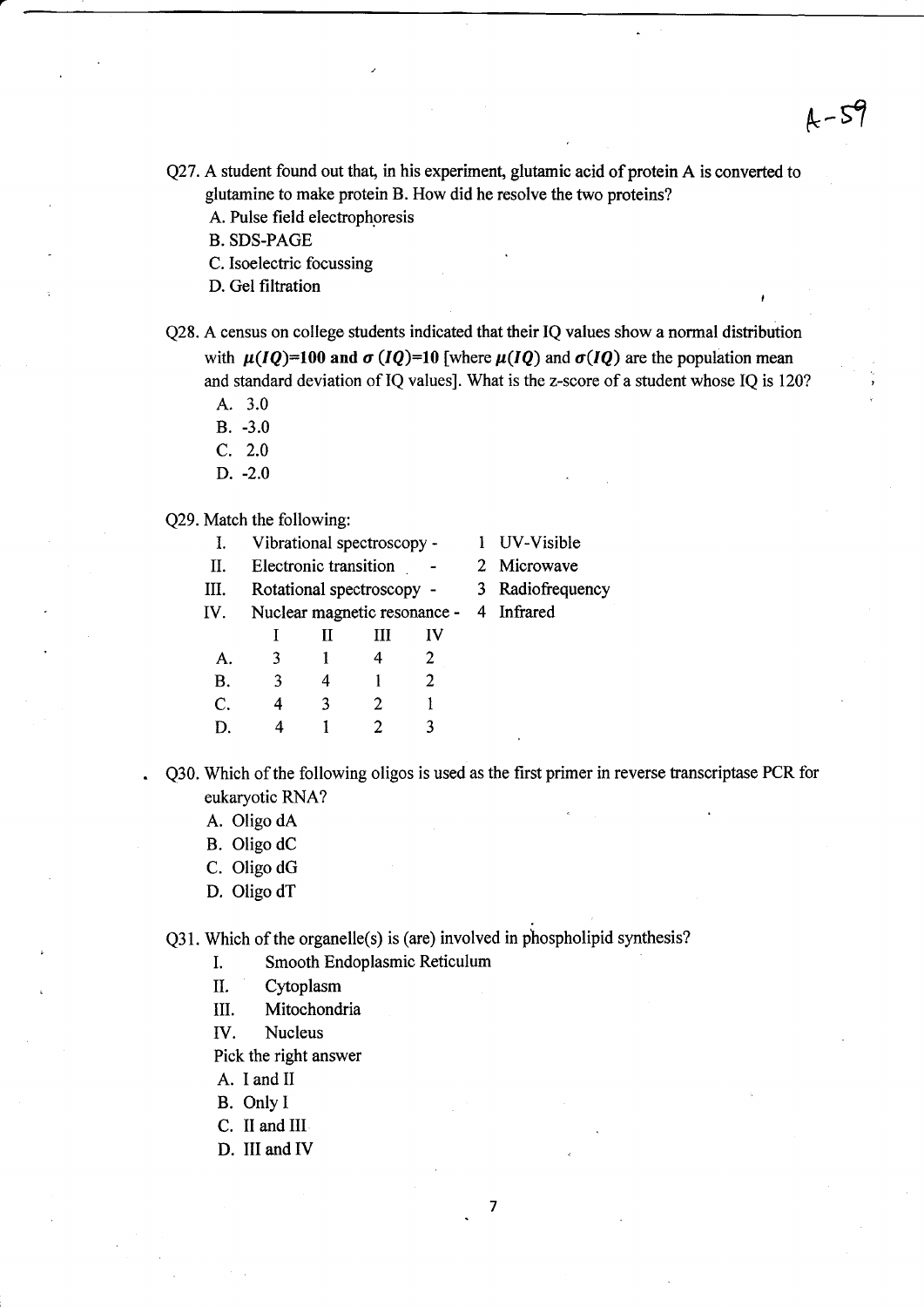Q32. The CRISPR sequences are recognized by

A. Zinc finger domains

B. TALE repeats

C. Guide RNA

D. Leucine zippers

Q33. pH of 1 L of 10 mM acetic acid solution is \_\_\_\_\_.  $(K_a \text{ of } acetic \text{ acid} = 1.6 \times 10^{-5})$ 

- A. 6.3
- B. 5.2
- c. 4.8
- D. 3.4

Q34. A PhD student observed an increased activity of the protein of interest while performing an experiment. Subsequently, her supervisor suggested three possible explanations:

1. The protein might have overexpressed

2. There might have been increased phosphorylation

3. Increased interaction with effector protein

She found out upon subsequent analysis that it is due to increased phosphorylation. Which among the following will **NOT** provide the correct evidence against the conclusion drawn by the student?

8

A. Western blot analysis

B. Analysis of transcription rate

C. Mass spectroscopy

D. Phospho-amino acid analysis

Q35. Match the following amino acids with their respective group:

| I. | Asp |  |  |  | 1. Polar, Uncharged |
|----|-----|--|--|--|---------------------|
|----|-----|--|--|--|---------------------|

II. Phe 2. Nonpolar

IIL Asn 3. Negatively charge

IV. Gly 4. Aromatic

Find the correct pairs:

|           |   | П | Ш | <b>IV</b> |
|-----------|---|---|---|-----------|
| A.        | 3 | 4 | Ŧ | 2         |
| <b>B.</b> | 1 | 3 | 2 | 4         |
| C.        | 2 | 3 |   | 4         |
| D.        | 3 | 4 | 2 |           |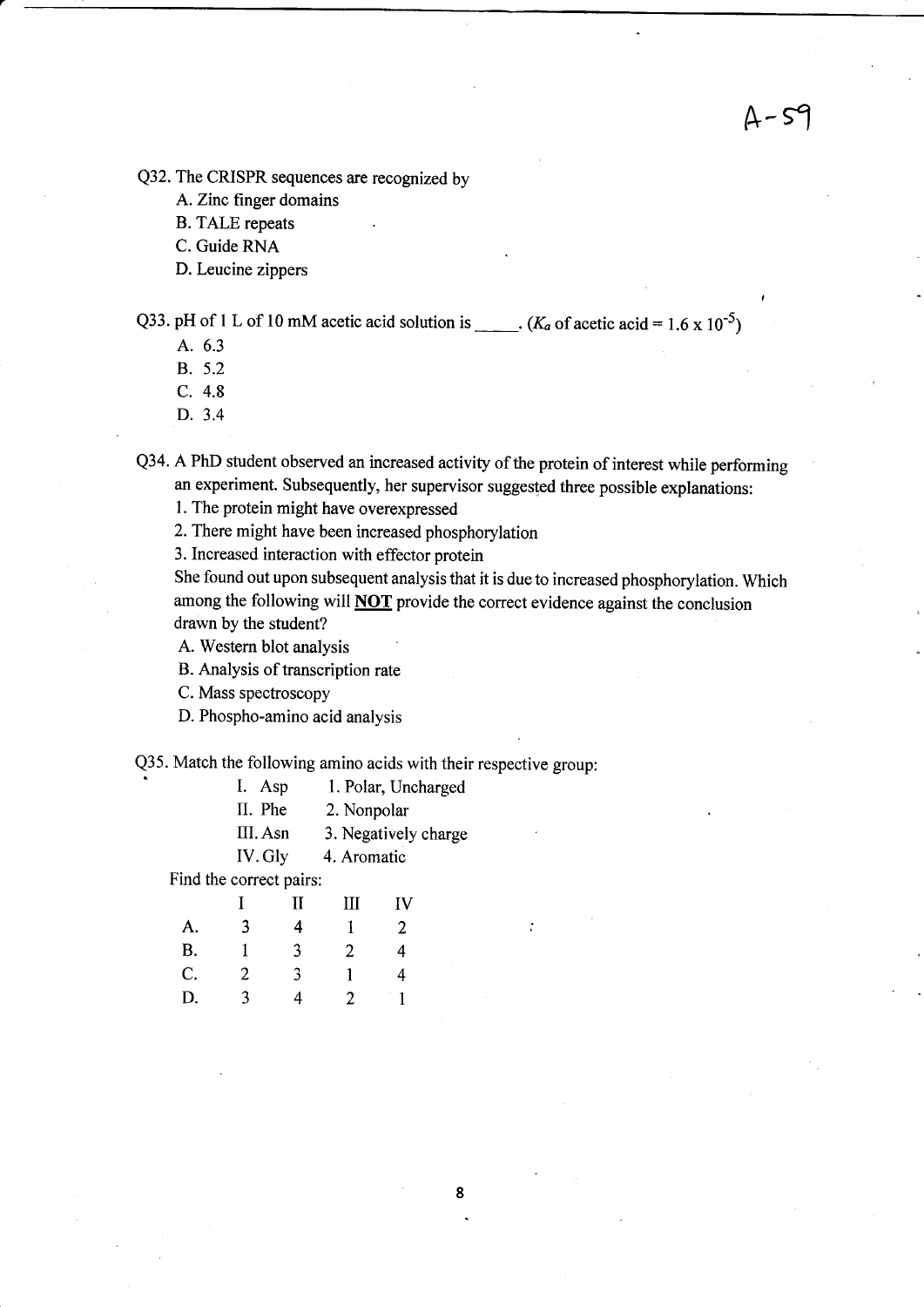&-fr

#### Part B

Q36. Which of the following pairs match with each other?

Group I Group II

- I. Reduces the topological strains of dsDNA during replication 1. Helicase
- $\text{U}$ . Separates two daughter chromosomes after replication 2. Topoisomerase III
- III. Unwind double Holliday junction along with helicase 3. Gyrase
- IV. Catalyses the formation of single stranded DNA from double stranded DNA 4. Topoisomerase IV  $I = II$  III IV

| A.        | $\overline{2}$ | 3 | 4            |                |
|-----------|----------------|---|--------------|----------------|
| <b>B.</b> | 4              |   | $\mathbf{3}$ | $\overline{2}$ |
| C.        | 3              | 2 | 4            | L              |
| D.        | 3              | 4 | 2            | L              |

- 
- 

Q37. An experiment was done to "knockout" a gene in embryonic stem cells by homologous recombination. The normal gene is represented in #l and the transgene construct for the knockout is  $#2$ . On the  $#2$  construct, note the presence of the neomycin gene (NEO). The probe for a Southern Blot is shown below the map as a dark bar. The DNA from either normal mouse or knockout mouse is digested with EcoRI (shown as E on the map) and probed in a Southern Blot. The blot showed two bands of size 8.2 kb and another band larger than 12 kb. Which of the following conclusions is most likely correct?



A. The mouse is a normal one and no knockout has happened

- B. The mouse is homozygous for the knockout
- C. Southern blot can't be employed to confirm whether successful knockout has occurred
- D. The mouse is heterozygous for the knockout

Q38. In the exponential phase of growth of a bacterial culture, 50 cfu/ml cells increased to 3200 cfu/ml cells in 2 hours. What is the generation time for this bacterium?

- A. 12 minutes
- B. 20 minutes
- C. 15 minutes
- D. 24 minutes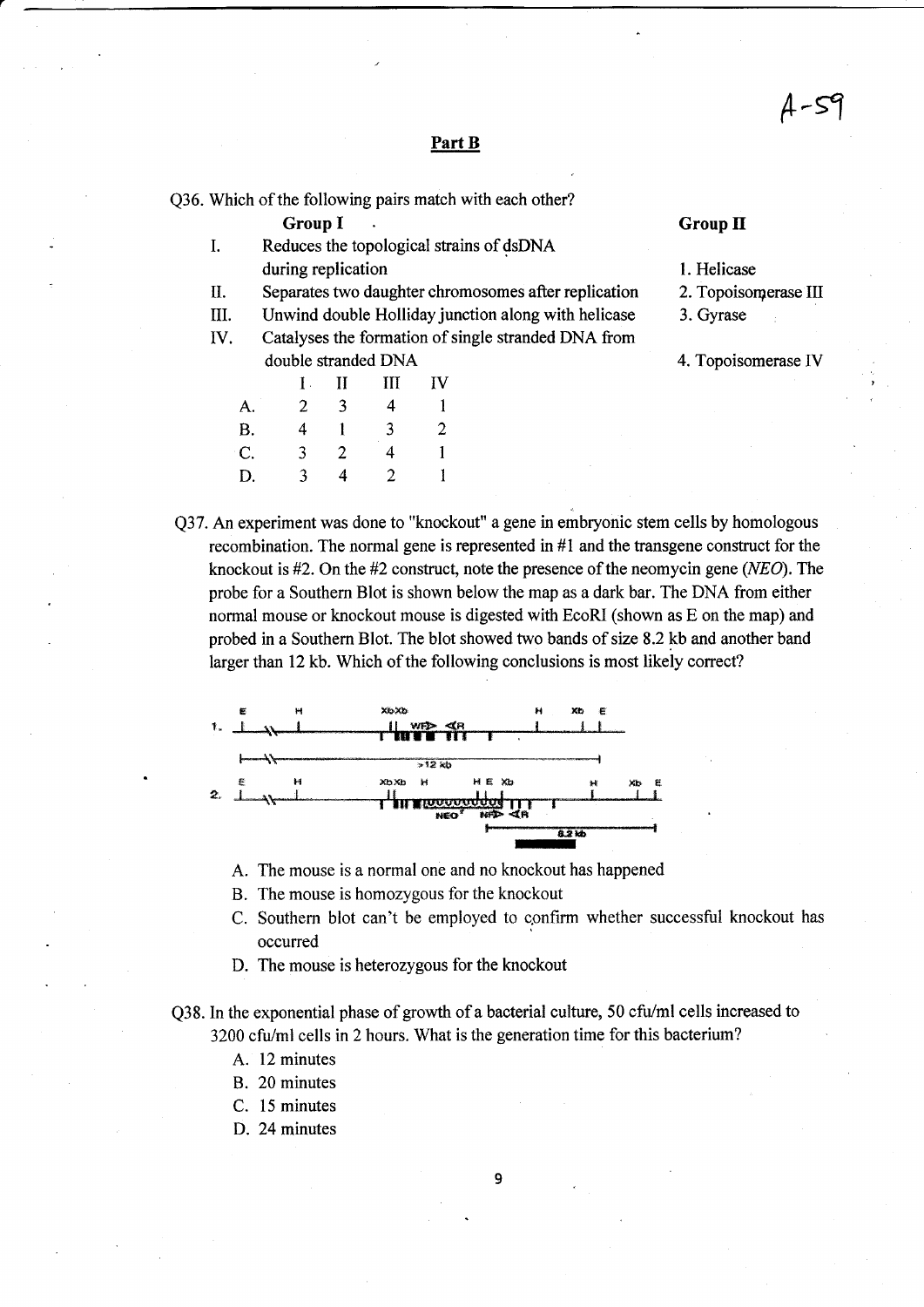- Q39. Pick up the correct statement for the activity of catabolite activator protein (CAP) in lac operon.
	- A. CAP monomer binds tightly to the promoter stimulating the binding of RNA polymerase
	- B. cAMP-CAP blocks the recruitment of RNA polymerase to the promoter
	- C. CAP monomer binds directly to the promoter stimulating RNA polymerase to bind and during this process CAP blocks the alpha subunit of RNA polymerase
	- D. Binding of the CAP-oAMP to the lac activator binding site recruits RNA polynerase
- $Q40$ . Which of the following methods  $CANNOT$  be used to determine the binding of lac repressor to the cognate operator site?
	- A. Luciferase assay
	- B. Chromatin immunoprecipitation
	- C. Co-immunoprecipitation
	- D. DNase foot printing assay
- $Q41$ . The absorption band for proteins observed at  $(210-220)$  nm corresponds to the electronic transition of
	- A.  $n \rightarrow \pi^*$  of peptide bonds
	- B.  $\pi \rightarrow \pi^*$  of peptide bonds
	- C.  $n \rightarrow \pi^*$  of aromatic side chains
	- D.  $\pi \rightarrow \pi^*$  of aromatic side chains

Q42. For a chemical equilibrium  $A \leftrightarrow B$ , from the slope of the given graph, one can evaluate

- A. Free energy change
- B. Entropy change
- C. Heat capacity
- D. Enthalpy change

Q43. Match the following:

**Group II** 



 $A - 59$ 

1/tem perature  $(K^{-1})$ 

- Group I I. Vicillin II. Lectin l. binds to glycoprotein 2. present in grasses
	- III. Prolamins
	- IV. Glutenin
- 3. determine. quality of bread 4. binds to chitin matrix

Identify the correct matching

|           |   | П | III | IV |  |
|-----------|---|---|-----|----|--|
| A.        | 4 |   | 2   | 3  |  |
| <b>B.</b> | 2 |   | 4   | 3  |  |
| C.        | 3 | 4 | 2   |    |  |
| D.        | 2 | 3 | 4   |    |  |
|           |   |   |     |    |  |

10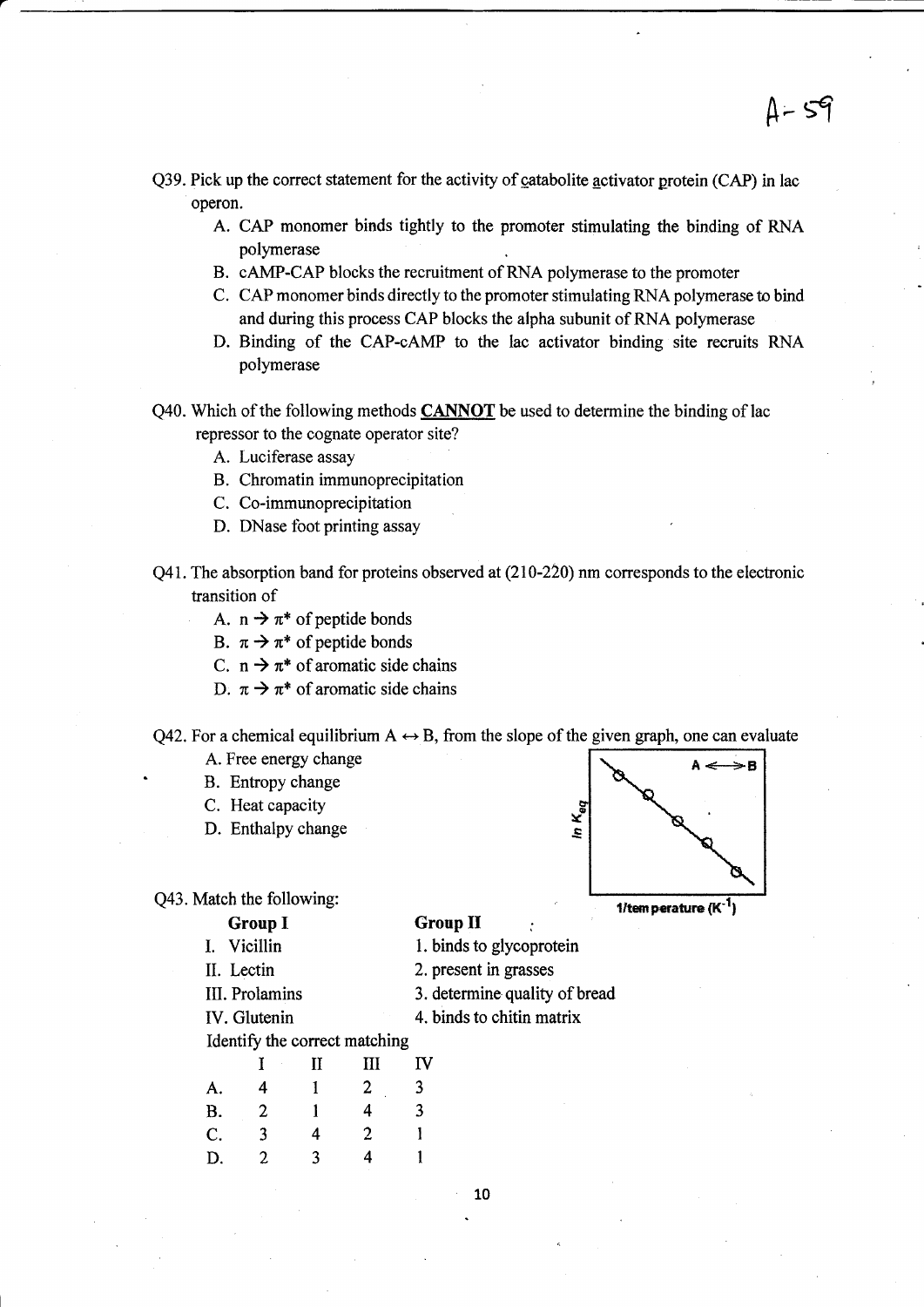Q44. Mark one of the following statements that is **NOT** correct

A. Oxygen binds to cytochrome P450 in reactions catalysed by monooxygenase

 $A-$ 59

- B. Cyt-P450 is inhibited by oxygen
- C. The largest gene family in plants encode cyt-p450 proteins
- D. NADPH is the donor of electrons in the reactions catalysed by monooxygenase
- Q45. Which of the following statements is best to describe the reason behind precipitation of proteins by ammonium sulphate?
	- A. Proteins are rendered insoluble when they bind sulphate ion
	- B. Proteins are rendered insoluble when they bind the ammonium ion
	- C. Addition of ammonium sulphate adjusts the pH to the isoelectric point of the proteins
	- D. Ammonium sulphate binds water molecules, making them less available for hydration of proteins

Q46. The pathway associated with synthesis of 'Vitamin C' in plants

- A. Glycolysis
- B. Smirnoff-Wheeler
- C. Mehler
- D. Asada-Halliwell

Q47. Consider following statements:

I. All RNA viruses are having icosahedral structure

II. Adenovirus buds from nuclear membrane

III. Retrovirus integrates in mitochondrial DNA

IV. Viruses possess segmented nucleic acids

Which of the following are correct?

- A. I and Il
- B. II and III
- C. I and IV
- D. II and IV

Q48. UmuC, UmuD gene family and RecA protein arg involved in

- A. Recombinational repair
- B. BER repair
- C. SOS repair
- D. NER repair

Q49. Immunoglobulin gene re-arrangement takes place in

A. Bone marow

B. Thymus

- C. Lymph nodes
- D. Spleen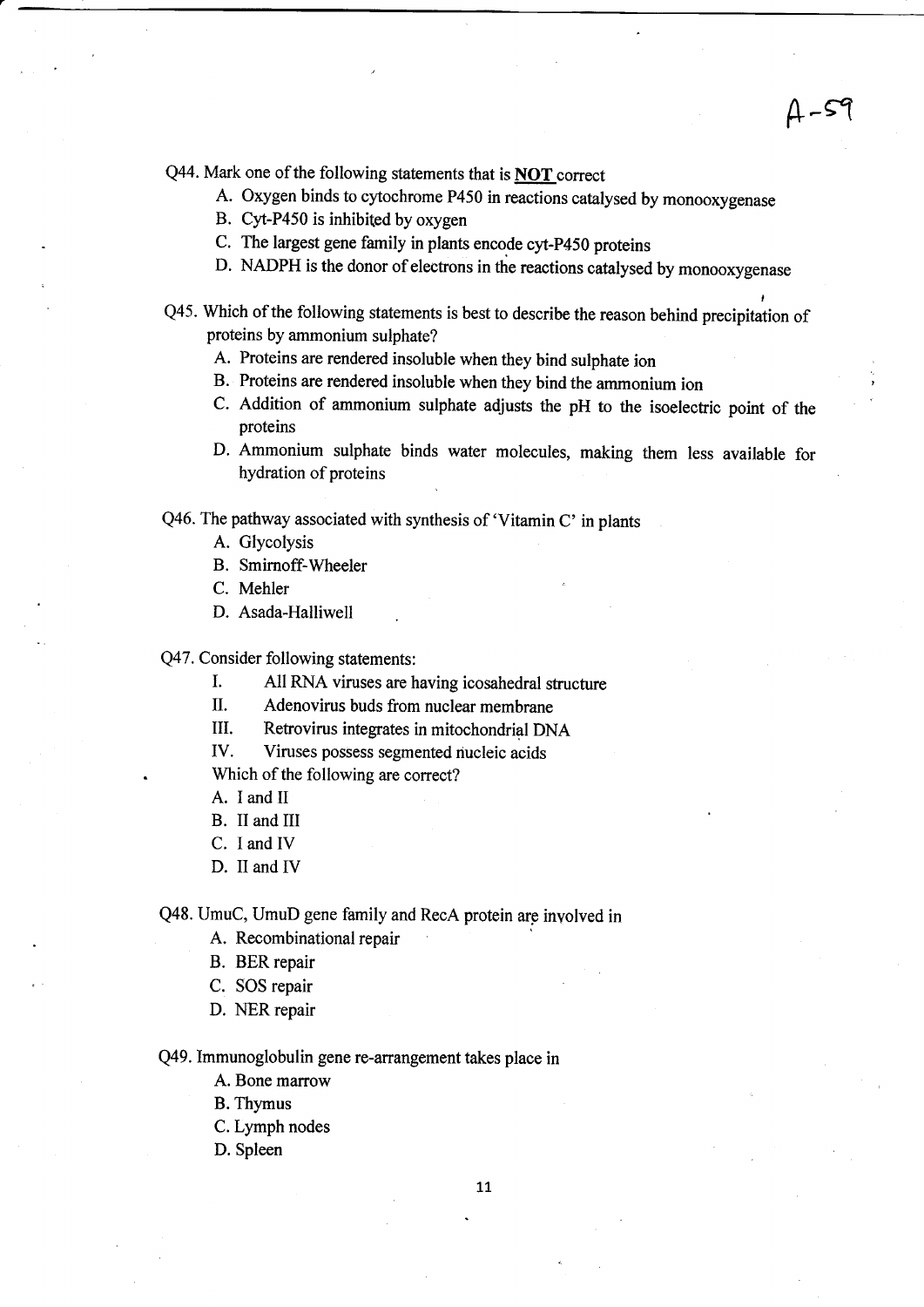$A-$ 59

Q50. Consider following statements:

- I. Purkinje neurons are present in cerebellum
- II. Sodium and potassium exchange take place during synapse

UI. Mitochondria is enlarged during ageing

ry. Beta gal and mifochondrial membrane potential increase during ageing Which of the following is correct?

A. I, il and III

B. II, III and IV

- C. I, III and IV
- D. I, II and IV

Q51. Match the following:

| $\mathbf{L}$ | M13          | 1. ssRNA             |
|--------------|--------------|----------------------|
| П.           | Phage Lambda | 2. dsRNA             |
| HI.          | Phi 6        | 3. Circular dsDNA    |
| IV.          | OB           | 4. Circular ssDNA    |
|              |              | 5. Linear duplex DNA |

Which of the pairs given above is/are correctly matched?

|    | $\mathbf{I}$ | H | Ш              | - IV              |
|----|--------------|---|----------------|-------------------|
| A. | 3            | 5 | $\mathbf{2}$   | 4                 |
| B. | 3            | 2 | 5.             | $\lceil 1 \rceil$ |
| C. | 4            | 2 | 5.             | ı                 |
| D. | 4            | 5 | $\overline{2}$ |                   |

Q52. Your friend has been infected with Covid 19 virus and showed you the RT-PCR result where  $C_t$  value for the 'E' gene was 19.2. After 15 days he again did the test and this time the  $C_t$  value for the same gene was 27.2. Comment on the implication of his viral load after 15 days.

- A. His viral load has been increased by 8-fold
- B. His viral load has been decreased by 8-fold

C. His viral load has been reduced by 256-fold

D. His viral load has been increased by 256-fold

Q53. How the steroid hormone progesterone modulates gene expression in responsive cells?

- A. By binding to enhancer sequences of target genes
- B. By binding to receptors in the cytoplasm which then migrate to the nucleus where they bind to the progesterone response element present in the upstream of the target genes
- C. By binding to the receptors that are already present in the nucleus and upon activation, the complex binds to the progesterone response element present in the upstream of the target genes
- D. By binding to the receptors that are present in the cell membrane, the signal is then transduced to the nucleus through a signalling pathway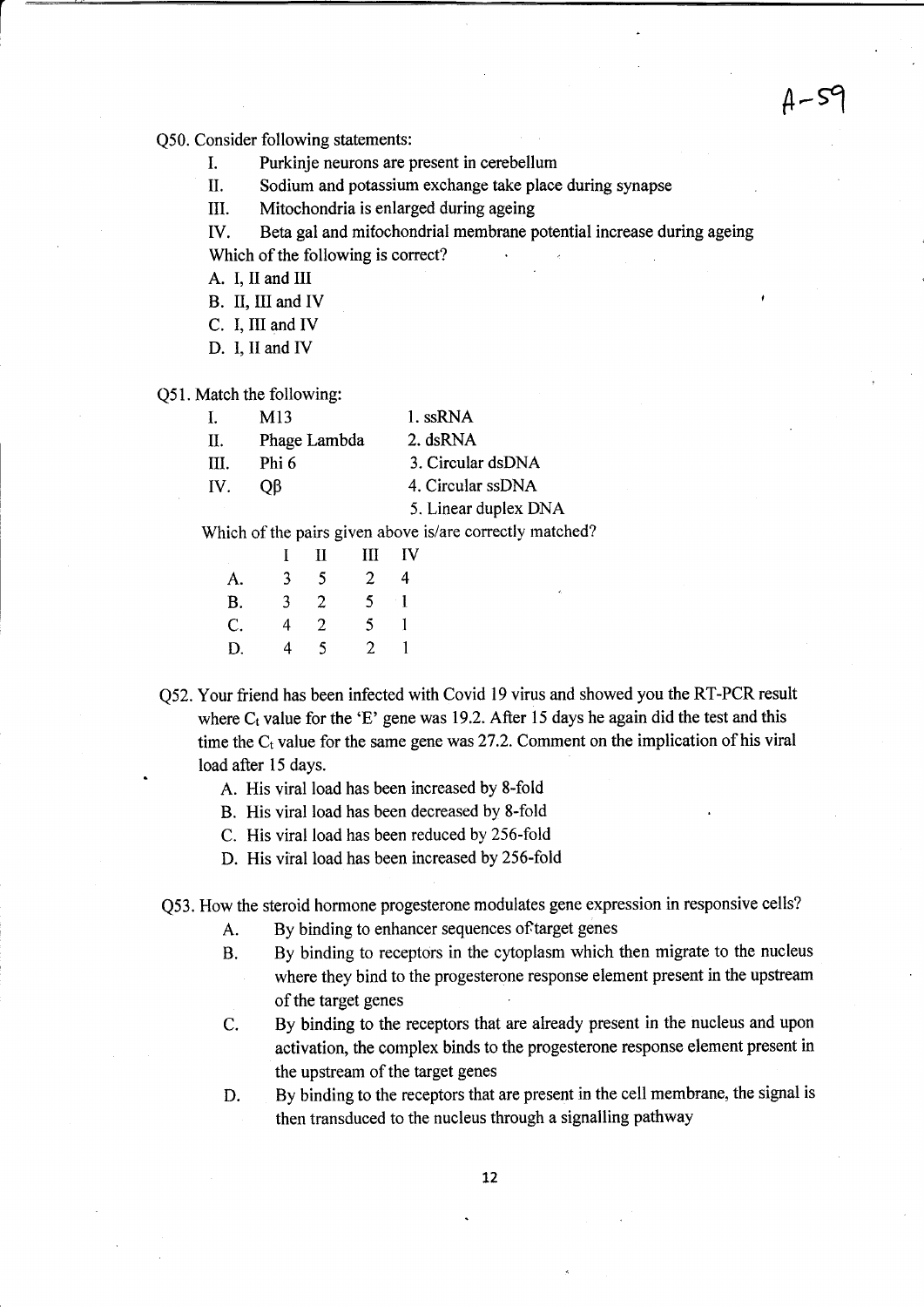Q54. Which of the following statements are correct?

I. Ydjl is an important cochaperone of Hsp90 chaperoning pathway

s- s1

II. The ATP hydrolysis of Hsp90 is enhanced by Ahal

lll. p23 is an important cytoplasmic cochaperone of Hsp70

IV. Hsp90 stabilises a number of proteins involved in tumour growth

A. I and II

B. III and lV

C. ll and IV

D. I and III

Q55. Among the following statements, which are true for Remdesivir?

I. It is FDA-approved drug for the treatment of COVID-I9 patients

II. It is a broad-spectrum antiviral and acts as a nucleotide analogue

IIl. It inhibits the RNA-dependent RNA polymerase (RdRp) of coronaviruses

A. Only I

B. I and II

C. I and III

.

D. I, II and III

Q56. Which of the following is NOT a way that viruses cause cancer?

A. Converting a proto-oncogene into an oncogene

B. By the viral promoter stimulating high levels of proto-oncogene expression

C. Inducing apoptosis of normal noncancerous cells

D. Producing a protein that inactivates a tumor-suppressor protein

Q57. Vaccination is type of immunological response

A. Natural active

B. Natural passive

C. Artificial active

D. Artificial passive

Q58. One of the land mark properties of 'adaptive immunity' is

A. Toll like receptor recognition

B. Complement activation :

C. Non-reactivity to self-antigen

D. Inflammation

Q59. The subunit vaccine is available for

A. lnfluenza virus

B. Poliovirus

C. Hepatitis A virus

D. Anthrax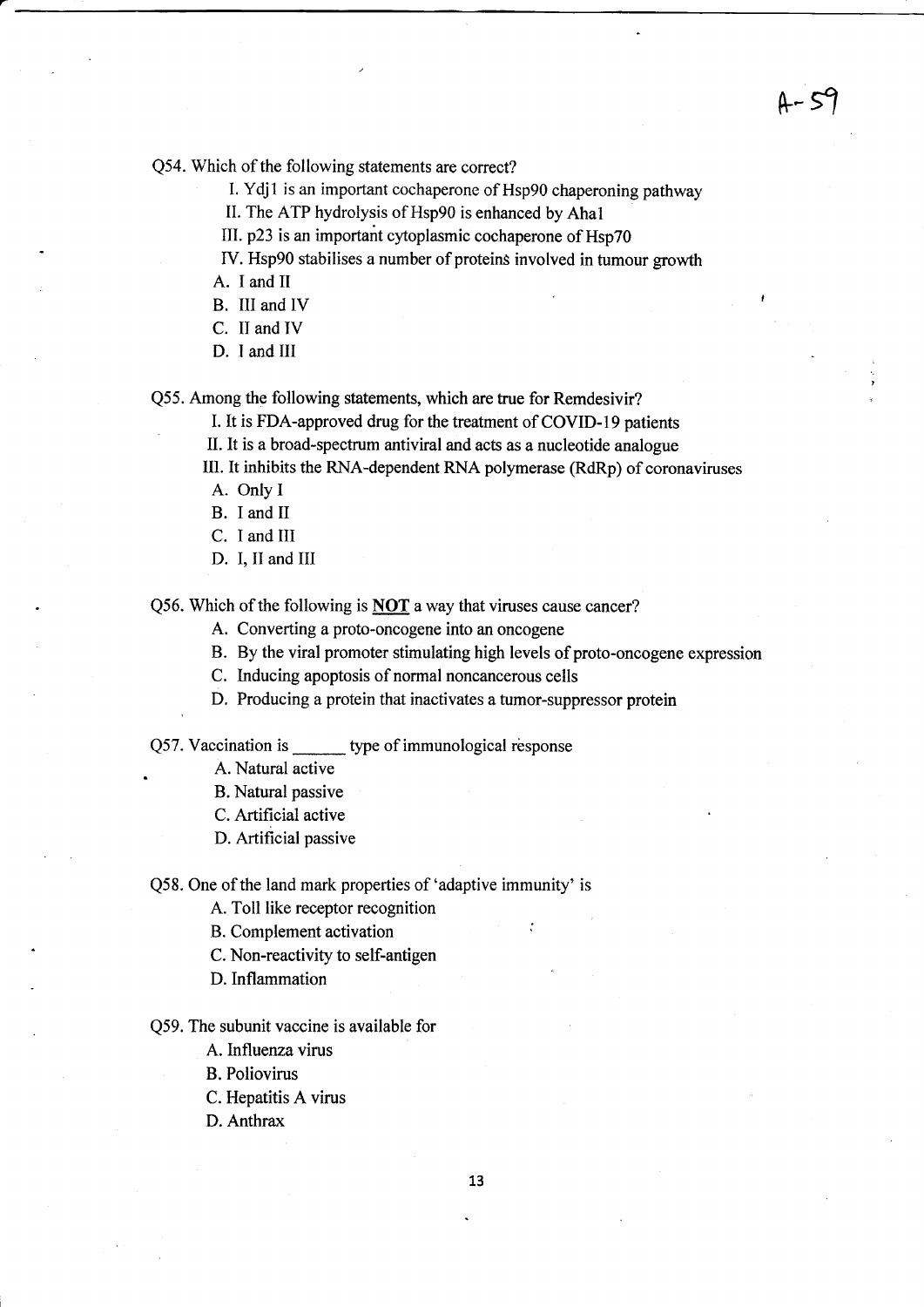- Q60. Secondary metabolites are numerous chemical compounds produced by the plant cell
	- I. They protect plants against being eaten by the herbivores and infection by microbial pathogens

 $A-59$ 

- II. Terpenes, the largest class of secondary metabolites are produced from the Methylerythritol phosphate pathway and shikimic acid pathway
- III. The most abundant class of phenolic compounds in plants are derived from phenylalanine

ry. Alkaloids are nitrogen containing secondary metabolites in plants Which one of the following combination of statements are correct about the secondary metabolites?

A. I, UI and IV

B. I, II and III

- C. I, II and IV
- D. II, III and IV

Q61. Which of the following is **NOT** a function of cerebrospinal fluid?

- A. To exchange nutrients and metabolic waste
- B. To improve conduction of nerve signals between different brain regions
- C. To provide mechanical protection to the brain
- D. To carry neuroactive hormones in the nervous system

Q62. Broca's area in the brain controls

A. Smell

B. Speech

C. Taste

D. None of the above

Q63. Arrange the following sequences of tumour development in the correct order:<br>I. Metastasis

II. Progression

III. Promotion

IV.Initiation

A. II, III,IV,I

B. IV, III, II, I

c.I, II, III,IV

D. I, III,IV, II

# Q64. The steroid which does **NOT** participate as a precursor in the biosynthesis of Brassinosteroids

- A. Campesterol
- B. Stigmasterol
- C. Teasterone
- D. Cathasterone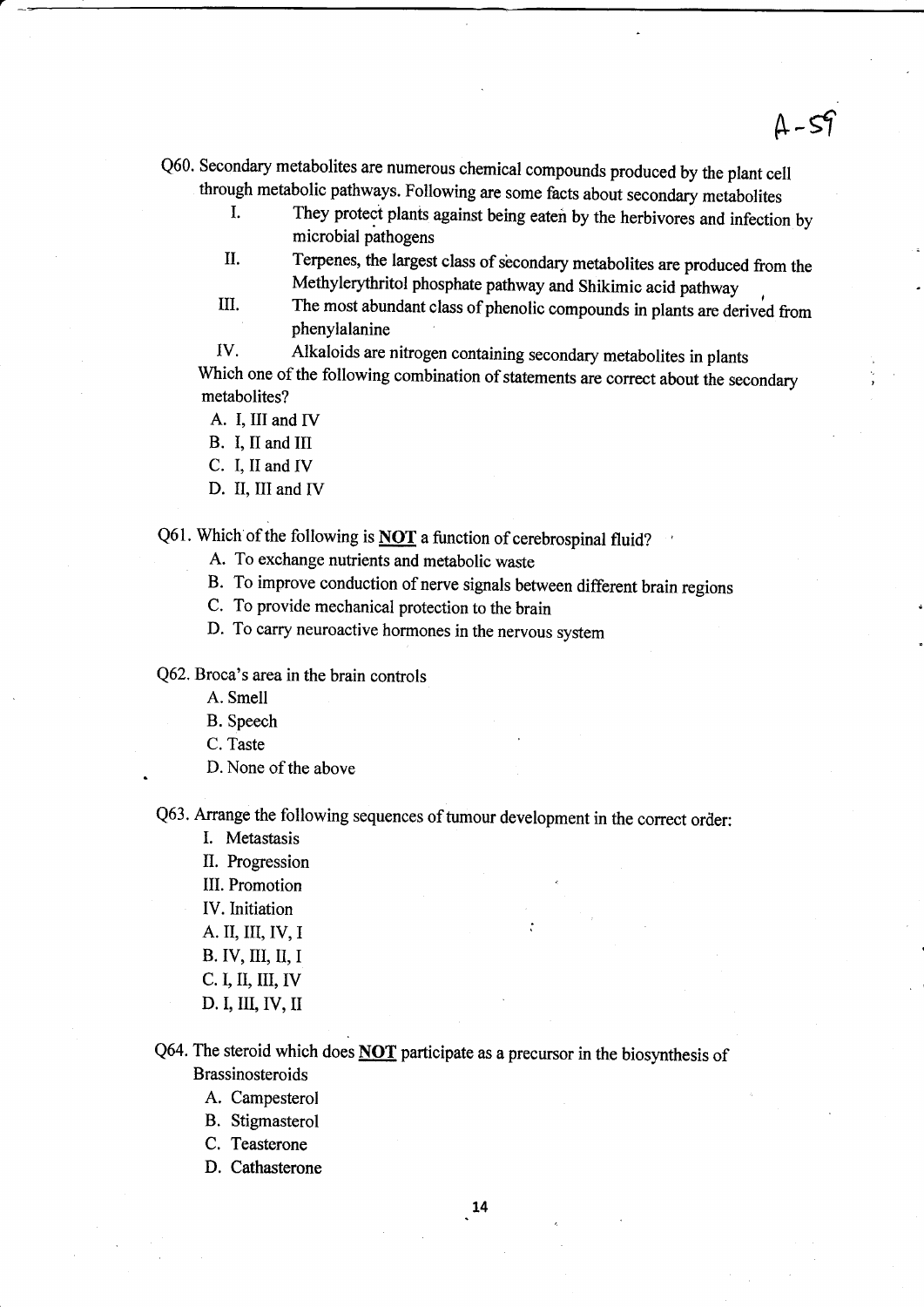Q65. The following molecules are polymeric in nature

- I. Tannin
- II. Viniferin
- III. Lignin
- IV. Isoprene
- A. I and II
- B. III and IV
- C. I and III
- D. II and IV

Q66. Match the following:

|      |            | <b>CATH</b>   |   | - 1. protein sequence and annotation data      |  |
|------|------------|---------------|---|------------------------------------------------|--|
| П.   | <b>PDB</b> |               |   | - 2. enzyme classification and function        |  |
| III. |            | <b>BRENDA</b> |   | - 3. protein structural classification         |  |
| IV.  |            | UniProt       |   | - 4. biological macromolecules structural data |  |
|      |            | Н             | Ш | ΙV                                             |  |
| А.   | 2          | 3             | 4 |                                                |  |
| B.   | 2          | 4             |   | ×.<br>3                                        |  |
| C.   | 3          | 4             | 2 |                                                |  |
| D.   | 4          | ٦             |   |                                                |  |
|      |            |               |   |                                                |  |

Q67. Map the following biological database as primary (1) and secondary (2) database?

- I. Genbank
- II. PROSTTE
- M. PDB
- W. ArrayExpress

V. InterPro

|                |    | $\prod$        | III            | $\mathbf{IV}$  | $\mathbf{V}$   |
|----------------|----|----------------|----------------|----------------|----------------|
| A.             |    | $\overline{2}$ | $\mathbf{1}$   | $\overline{2}$ | $\overline{2}$ |
| B.             |    | 2              |                |                | 2              |
| $\mathbf{C}$ . | -2 | 2              | $\overline{2}$ |                | 2              |
| D.             |    | $\mathbf{2}$   | 2              | 1              |                |

Q68. Arrange them in correct order

l. Regression analysis

II. Molecular design

III. Molecule prediction

IV.ICso estimation

V. Boot sfrapping

- A. IV, II, I, V, III
- B. III, II, IV, I, V
- C. III, IV, V,I, I
- D. IV, III, II, V, I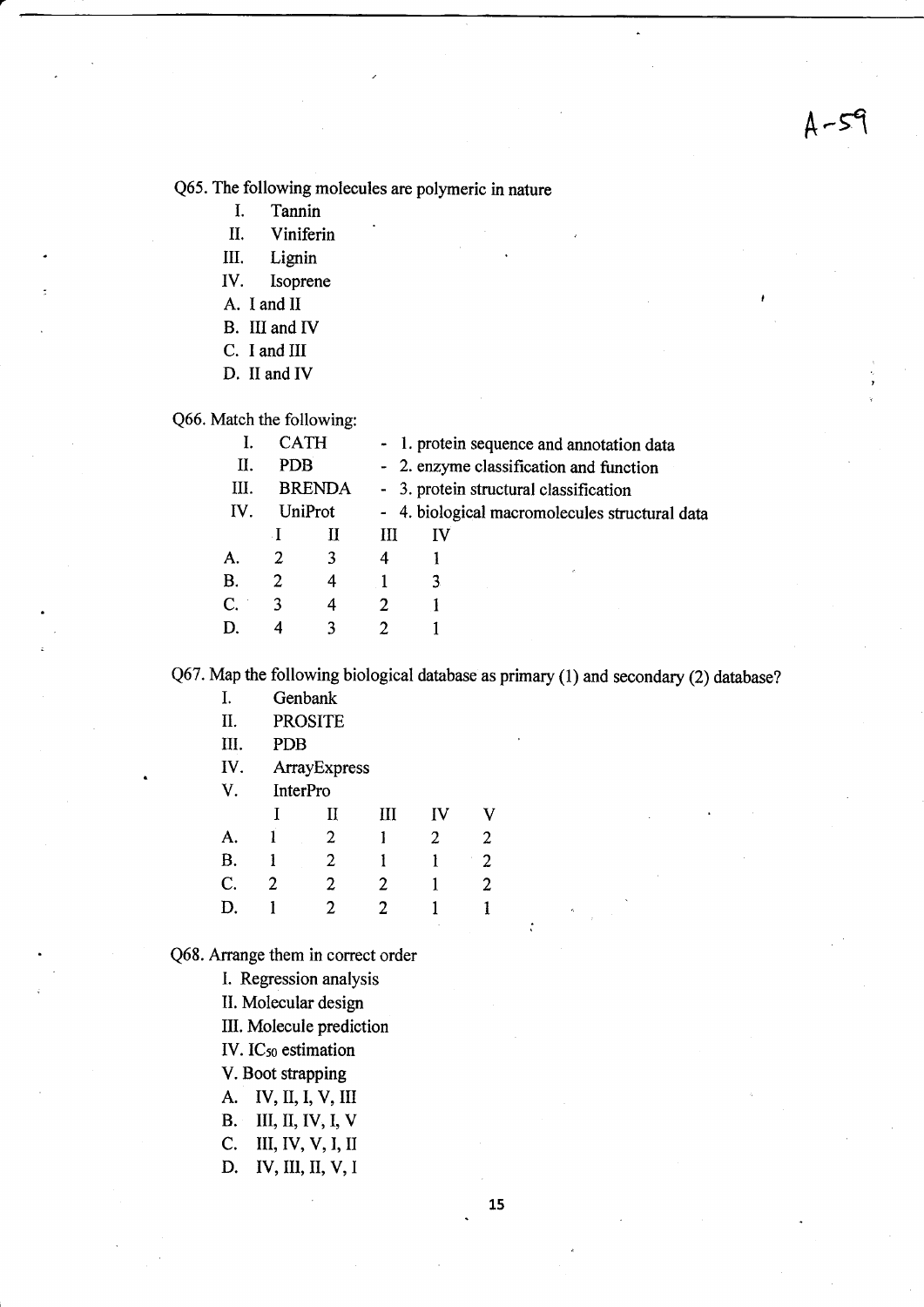Q69. Find the conect hierarchical order for protein classification in SCOP database:

- I. Classes
- IL Domains
- III. Superfamilies
- IV. Families
- II. Folds
- A. I, il, III, IV, V
- B. III, V, IV, II, I
- C. I, V, III, IV, II
- D. V, II, III, IV, I

Q70. Match the following:

### Tools Applications

|           |   | <b>HMMER</b>     |   | 1. Profile based iterative blast |
|-----------|---|------------------|---|----------------------------------|
| П.        |   | <b>PSI-BLAST</b> |   | 2. Pattern based blast           |
| Ш.        |   | FASTA            |   | 3. Hidden Markov model base      |
| IV.       |   | PHI-blast        |   | 4. Local search with fast k-tup  |
|           |   | п                | Ш | IV                               |
|           | 4 | 2                | 3 |                                  |
| <b>B.</b> | 4 |                  | 2 | 3                                |
| C.        | 3 |                  | 4 |                                  |
|           |   |                  |   |                                  |
|           |   |                  |   |                                  |

lden Markov model based local and global search

cal search with fast k-tuple heuristic

 $\cdot$